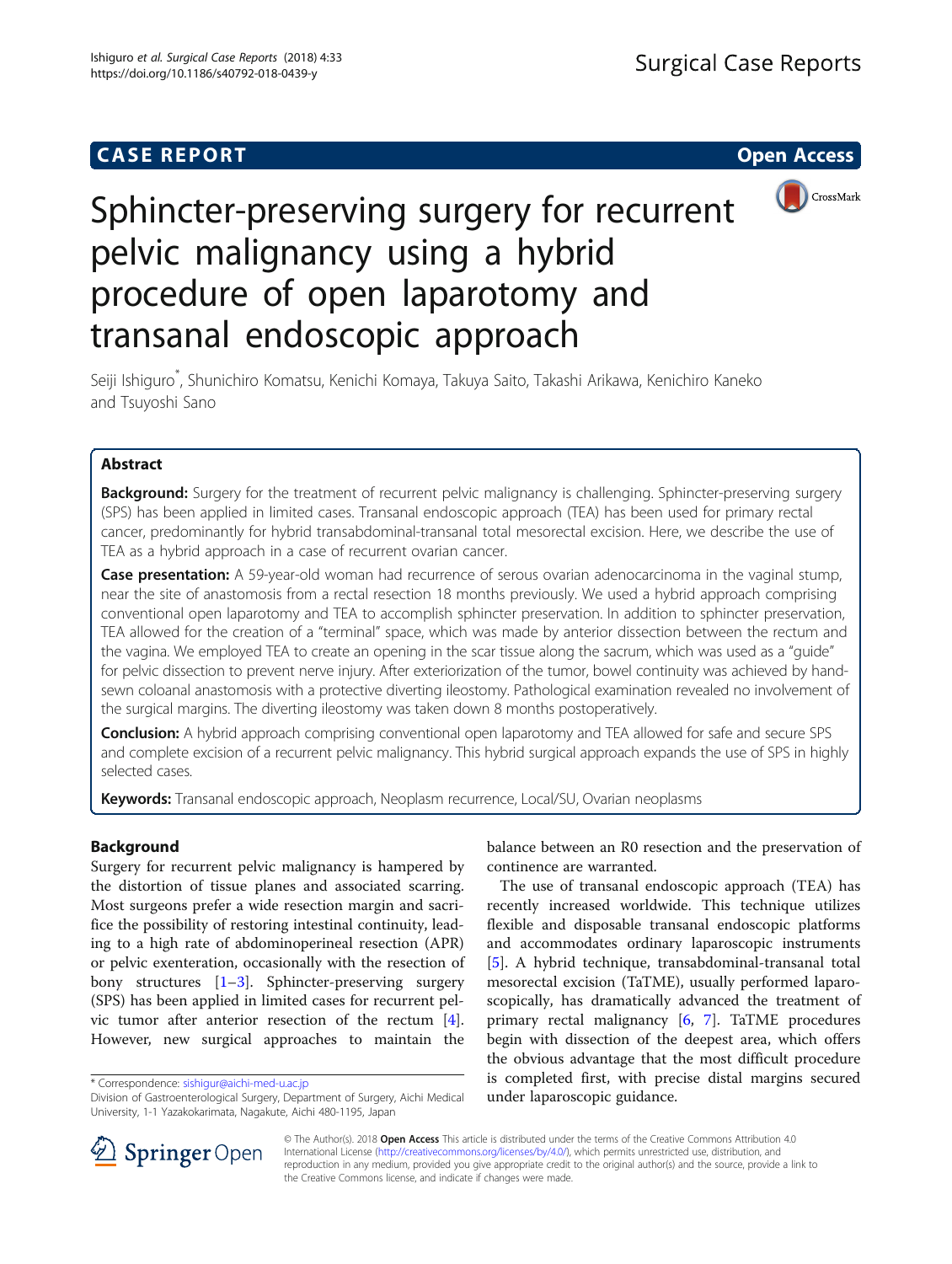<span id="page-1-0"></span>We considered the combination of conventional open laparotomy together with TEA as SPS as a hybrid procedure for recurrent pelvic malignancy. Our idea was to initially accomplish deep dissection of loose connective tissue and then to further advance into the scar tissue under endoscopic guidance. Here, we applied this hybrid approach to a patient with recurrent ovarian malignancy after previous rectal surgery and obtained successful preservation of the sphincter.

## Case presentation

The patient was a 59-year-old woman who had been treated 18 months previously for serous adenocarcinoma of the ovary. Treatment at that time consisted of total hysterectomy, bilateral salpingo-oophorectomy, omentectomy, pelvic lymphadenectomy, para-aortic lymphadenectomy, and low anterior resection for direct invasion of the rectum. An anastomotic leak between the colon and rectum occurred after surgery and a diverting ileostomy was created. After adjuvant chemotherapy, the stoma was closed 8 months postoperatively. At 18 months after surgery, recurrence of the serous adenocarcinoma at the vaginal stump was detected on gynecologic examination. Radiological examination revealed no evidence of recurrence at any other site. Preoperative colonoscopy findings showed no evidence of the tumor at the prior anastomosis, which was located 5 cm from the anal verge. The patient strongly desired SPS and gave consent for treatment by this new method after a full explanation was provided.

Conventional laparotomy and adhesiolysis were conducted in the lithotomy position with the legs lowered.

The tumor was located around the bladder, vaginal stump, and the prior rectal anastomosis, but no invasion of the bladder was observed. Dissection between the bladder and proximal vagina was performed without difficulty, and the ureters and superior vesical arteries were preserved. The perirectal tissues, particularly around the prior anastomosis, were dense and offered no dissection plane to secure the pelvic plexus. Dissection along the anterior surface of the sacrum was advanced as much as possible using electrocautery toward the deepest part of the pelvis, from which horizontal advancement was limited (Fig. 1, arrow 1).

The patient was subsequently placed in the lithotomy position with the legs elevated. A full-thickness circumlinear incision of the rectal wall was created inside the anal canal 3 cm from the anal verge, and the proximal stump was closed with a purse-string suture. After irrigation with physiological saline, a multiple access port (GelPOINT Path®, Applied Medical, Inc., Rancho Santa Margarita, CA, USA) was placed into the anus. An AirSeal System® (Conmed, Utica, NY, USA) was used to establish pneumoperitoneum with  $CO<sub>2</sub>$  insufflation and smoke evacuation. An anterior dissection was performed from the anterior rectal wall to the distal two thirds of the vagina using an ordinary flexible laparoscope and a laparoscopic grasper. Care was taken to ensure that the dissection did not advance as far upwards as the tumor. This procedure resulted in a space behind the vagina we termed the "terminal" space, as its creation marks the final goal and end of the combined procedure (Fig. [2a](#page-2-0)). A dorsolateral dissection was made between the internal and



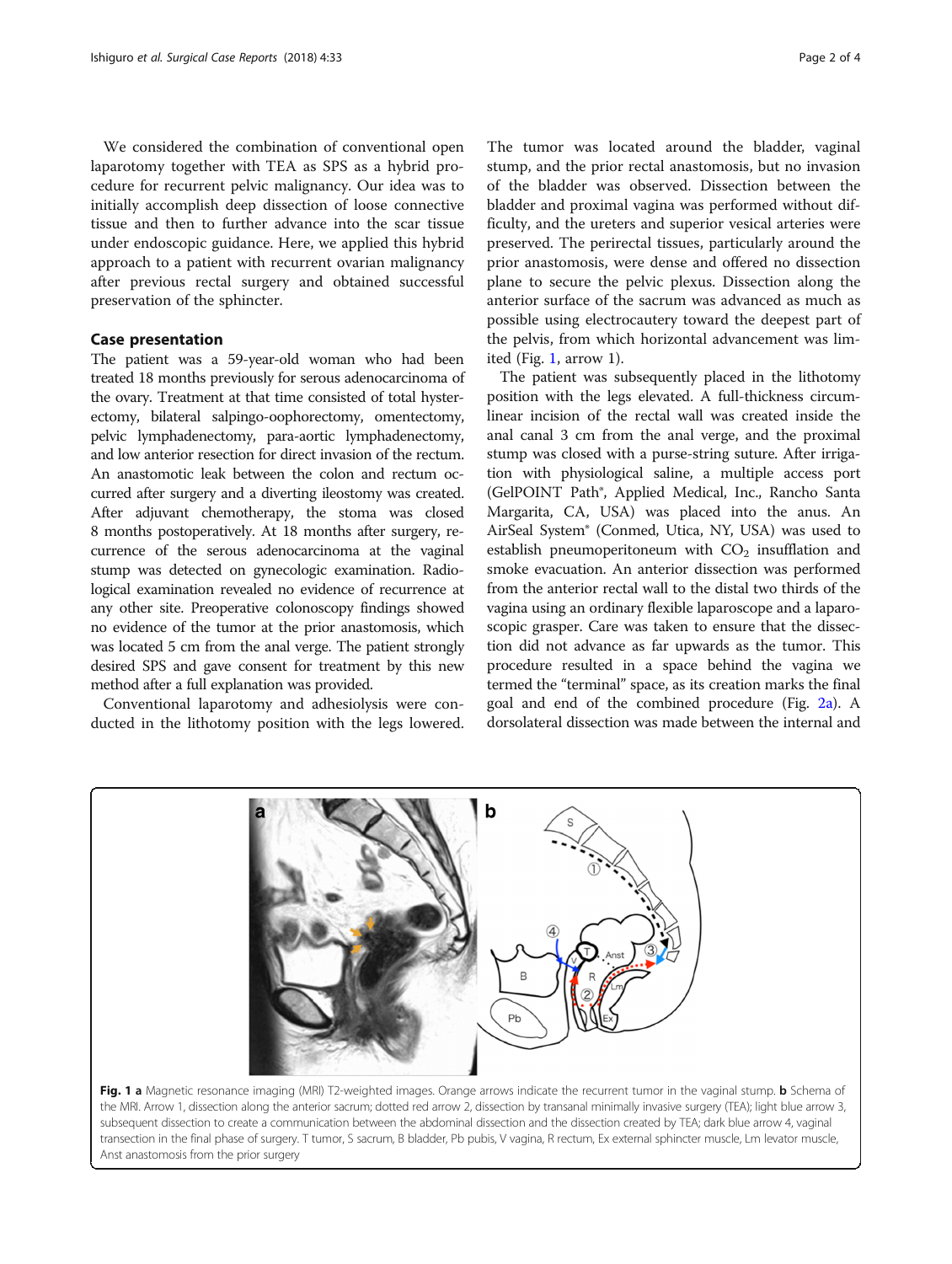<span id="page-2-0"></span>

located in the vaginal stump, indicated by yellow arrows

external sphincter muscles and advanced as far as possible through the loose connective tissue between the sphincters (Fig. 2b). The separation unavoidably included scar tissue from the prior surgery on the levator muscle and sacrum. We secured hemostasis under endoscopic guidance (Fig. 2c). The posterior dissection was advanced into the scar tissue over the tip of the coccyx (Fig. [1,](#page-1-0) arrow 2). The communication to the abdominal dissection could not be completed using the TEA procedure. The lateral dissection was performed to preserve the sacral nerve.

Returning to the abdomen, electrocautery was used to advance farther along the sacral parietal fascia to finally connect to the TEA dissection (Fig. [1,](#page-1-0) arrow 3), allowing for the creation of a "guidance port" for further dissection. An index finger was inserted into the connection to identify the plane between the rectal fascia and pelvic plexus. After completing the posterior dissection, the anterior and then posterior vaginal wall were sectioned with sufficient margin from the tumor to complete the terminal space behind the vagina made using TEA (Fig. [1](#page-1-0), arrow 4). Scar tissue in the deepest part of the pelvis was dissected and the specimen was extracted. Bowel continuity was achieved by hand-sewn coloanal anastomosis, protected by a temporary loop ileostomy. Operation time was 301 min and total blood loss was 441 mL. Pathological examination revealed no involvement of the surgical margins (Fig. 2d). The postoperative course was uneventful and the patient was discharged on postoperative day 18. The diverting ileostomy was taken down 8 months later after adjuvant chemotherapy and following confirmation that there was no evidence of recurrence. After stoma reversal, the patient had frequent bowel passage, which is

gradually improving with time, and has not noticed fecal soiling or mucus from the anus.

# Conclusions

This case report demonstrates the first attempt to utilize a hybrid approach comprising conventional open laparotomy and TEA for recurrent pelvic malignancy to achieve sphincter preservation. By starting transanally using the so-called bottoms-up approach using TEA, sphincter preservation was accomplished without any difficulty. Further, TEA allowed for a more advanced horizontal dissection from the perineum to the deepest part of the pelvis under laparoscopic guidance than is possible with conventional APR or intersphincteric resection under direct vision, resulting in safer and more secure surgery. TEA therefore has the potential to expand the indications of SPS to recurrent pelvic malignancy.

TEA has a substantial advantage in pelvic disease recurrence. Regardless of the site of recurrence, adhesions to the sacrum from the initial rectal mobilization are frequently hard and dense even in the absence of a tumor. Additionally, dissection of the scar along the surface of the parietal fascia on the sacrum permits access to the pelvic floor, but further advancement is frequently difficult because the dissection route changes from vertical to horizontal, and direct visualization is limited. In general, diathermy of the scar tissue generates much smoke, which contributes to the poor visibility. The AIR Seal iFS® maintains a clear field with sufficient  $CO<sub>2</sub>$  insufflation and better smoke evacuation, allowing for separation of the scar tissue with secure hemostasis under laparoscopic guidance. In this case, although